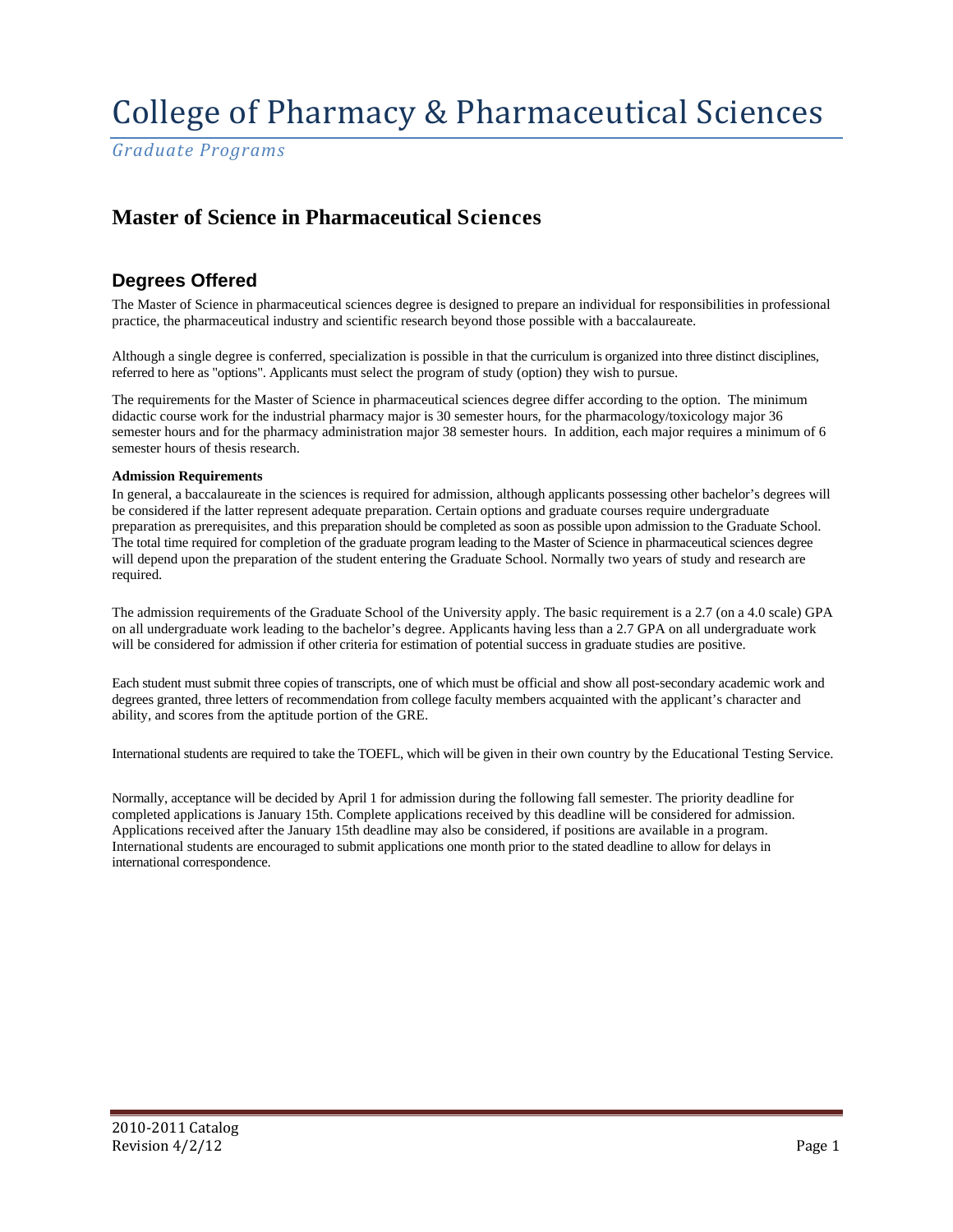## **Curriculum and Options – M.S. Program in Pharmaceutical Science**

The options available to graduate students are pharmacology/toxicology, administrative pharmacy and industrial pharmacy.

### **Pharmacology/Toxicology option: A minimum of 36 semester hours of courses plus a minimum of 6 thesis credit hours are required for the degree.**

### **Undergraduate courses required (or their equivalents):**

| <b>CHEM 3710</b> |      |                                                 |  |
|------------------|------|-------------------------------------------------|--|
| <b>CHEM 3720</b> |      |                                                 |  |
| <b>MATH 1750</b> |      |                                                 |  |
| <b>MATH 1760</b> |      |                                                 |  |
| MBC              | 3310 | Medicinal Chemistry I: Drug Action and Design 3 |  |
| MBC              | 3320 | Medicinal Chemistry II: Drug Targeting          |  |
|                  |      |                                                 |  |
| <b>MBC</b>       | 4300 | Medicinal Chemistry III: Chemotherapy and       |  |
|                  |      |                                                 |  |
| PHCL             | 2600 |                                                 |  |
| PHCL 2620        |      |                                                 |  |
|                  |      |                                                 |  |

### **Graduate courses required:**

| PHCL      | 5140    |                                                   |
|-----------|---------|---------------------------------------------------|
| PHCL 5700 |         | Pharmacology I-Principles of Pharmacology,        |
|           |         | Autonomic Pharmacology and Non-Steroidal          |
|           |         | Anti-inflammatory Agents and Related              |
|           |         |                                                   |
| PHCL      | 5720    | Pharmacology II: Endocrine and CNS Pharmacology 3 |
| PHCL      | 5730    |                                                   |
| PHCL 5760 |         |                                                   |
| or        |         |                                                   |
| PHCL      | 6600    |                                                   |
| PHCL      | 6700    | Pharmacology III: CNS and Cardiovascular/         |
|           |         |                                                   |
| PHCL      | 6720    |                                                   |
| PHCL.     | $6900*$ | M.S. Thesis Research in Pharmacology  1-6         |
| PHCL.     | $6920*$ |                                                   |

**\*6 credit hours are the required minimum, more than 6 credit hours can be taken.**

#### **Elective course work may be selected from the following\*\*\*:**

| PHCL 5630 |             | Cancer Chemotherapy (highly recommended) 3          |  |
|-----------|-------------|-----------------------------------------------------|--|
| PHCL 5750 |             |                                                     |  |
|           | PHCL 5990** | Problems in Pharmacology (highly recommended) .6-18 |  |

\*\*May replace PHCL-5700, 5720, 5730, 6700, 6720, and 5760 if these were taken at UT at the undergraduate level as PHCL-3700, 3730, 4730, 4810, 4820 and 4760, respectively, and a grade of B- or above received for the course.

| MBC 6100 |  |  |
|----------|--|--|
| MBC 6550 |  |  |
| MBC 5620 |  |  |
| MBC 6800 |  |  |

\*\*\*Other electives may be recommended by the department graduate committee.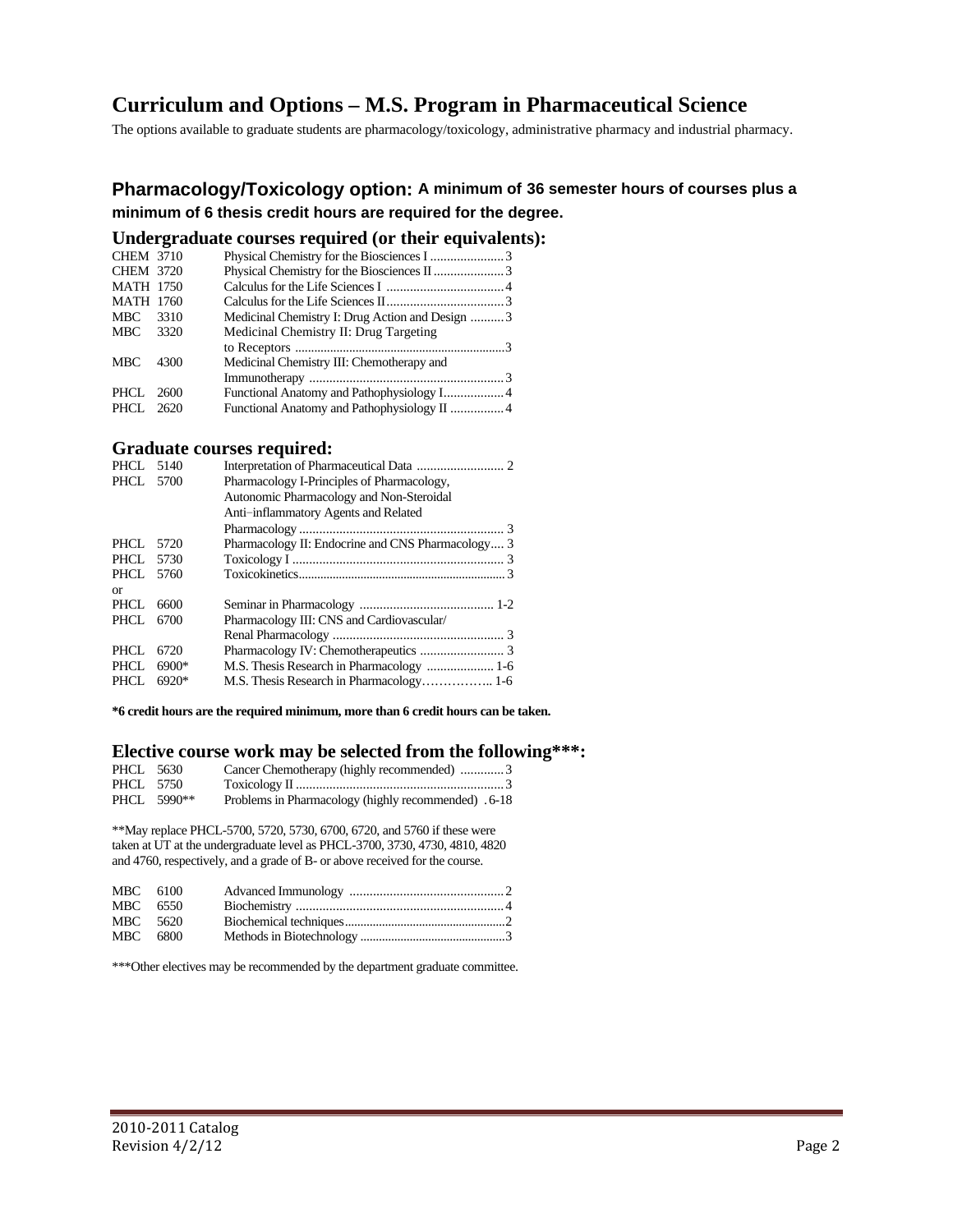**Administrative Pharmacy option: A minimum of 38 semester hours of course work plus a minimum of 6 thesis hours are needed for the degree.**

| <b>MKTG</b>     | 5410 | <b>Marketing Systems</b>                      | 3                         |
|-----------------|------|-----------------------------------------------|---------------------------|
| <b>PHPR</b>     | 5260 | Pharmacy & Healthcare Administration I        |                           |
| <b>PHPR</b>     | 5520 | Pharmaceutical Marketing and Management       | 3                         |
| <b>PHPR</b>     | 5590 | Readings in Health Care Access and Cultural   |                           |
|                 |      | Competence                                    | 2                         |
| <b>PHPR</b>     | 5610 | Pharmacoeconomics and Outcomes Research I     | っ                         |
| <b>PHPR</b>     | 6600 | Seminar in Administrative Pharmacy            |                           |
| PHPR            | 6520 | Analysis of the Pharmaceutical Environment    |                           |
| PHPR            | 6530 | Research Methods in Pharmacy Practice         |                           |
| PHPR            | 6960 | Thesis Research in Pharmacy                   | $1-6*$                    |
| <b>RESM</b>     | 5110 | Statistics and Quantitative Methods I         | 3                         |
| <b>RESM</b>     | 6120 | <b>Statistics and Quantitative Methods II</b> |                           |
| **Track courses |      | As approved by advisor                        | minimum of 9 credit hours |

\*A minimum of 6 credit hours of Thesis Research In Pharmacy is required.

\*\*Students enrolled in this option must select a Track Focus after the first semester.

### Program Tracks, with approved track courses are as follows:

|           | 1. Business Administration                        |                         |
|-----------|---------------------------------------------------|-------------------------|
|           | BUAD 6100 Accounting for Strategic Decisions      | 3                       |
|           | <b>BUAD 6200 Financial Systems</b>                | 3                       |
|           | BUAD 6300 Strategic Marketing & Analysis          | 3                       |
|           | BUAD 6400 Results-Based Management                | 3                       |
|           | BUAD 6500 International business                  | 3                       |
|           | BUAD 6600 Supply Chain Management                 | 3                       |
|           | BUAD 6800 Information Technology & E-Business     | 3                       |
| $\bullet$ | BUAD 6900 Strategic management Capstone           | $\mathcal{R}$           |
|           | 2. Outcomes Research-Track Courses                |                         |
| $\bullet$ | PUBH 6600 Health Behavior                         | 3                       |
| $\bullet$ | PUBH 6460 Health Promotion Programs               | 3                       |
|           | PUBH 601 Public Health Epidemiology               | 3                       |
|           | PUBH 603 Advanced Epidemiology                    | $\overline{\mathbf{3}}$ |
|           | PUBH 611 Categorical Data Analysis                | 3                       |
|           | 3. Pharmacoeconomics-Track Courses                |                         |
| ٠         | PHPR 5620 Pharmacoeconomics and Outcomes II       | 3                       |
| $\bullet$ | <b>ECON 5750 Health Economics</b>                 | 3                       |
| $\bullet$ | ECON 5810 Econometrics Models and Methods I       | 3                       |
| $\bullet$ | ECON 5820 Econometrics Models and Methods II      | 3                       |
|           | ECON 5830 Econometrics Models and Methods III     | $\mathcal{R}$           |
|           | <b>4. Social Behavior Sciences- Track Courses</b> |                         |
| ٠         | PUBH 6600 Health Behavior                         | 3                       |
| ٠         | PUBH 6460 Health Promotion Programs               | 3                       |
|           | RESM 6220 Measurement I                           | 3                       |
|           | RESM 6230 Measurement II                          | 3                       |

Other Track Courses or electives may be approved by the department graduate committee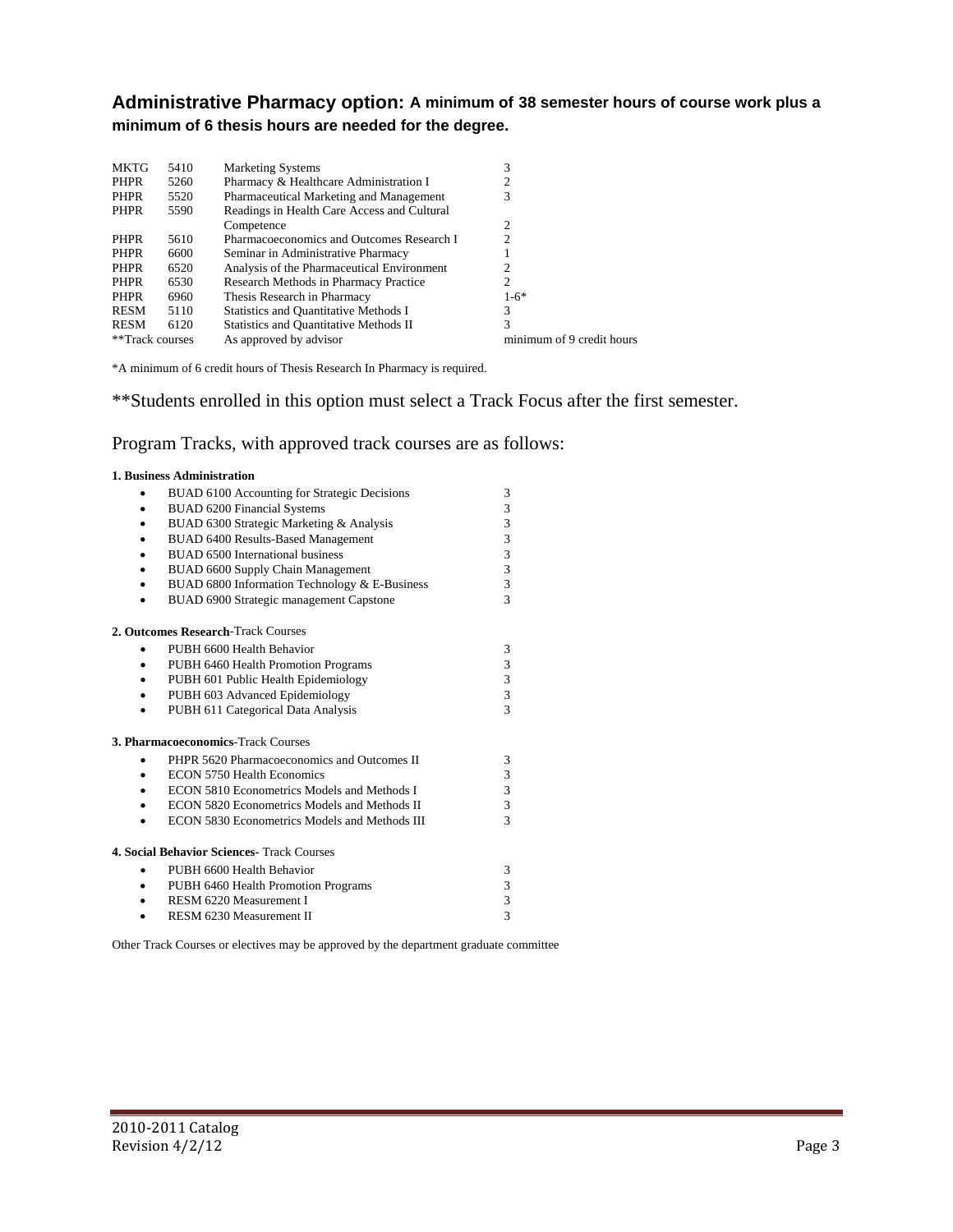## **Industrial Pharmacy option: A minimum of 30 semester hours of course work and a minimum of 6**

**credit hours of thesis work is required for the degree.**

### **Undergraduate courses required:**

**Courses will be evaluated for students with a B.S. in pharmacy, Pharm.D. or B.S.P.S. degree.**

|             |      | Courses will be evaluated for students with a D.S. In pharmacy, I ha |
|-------------|------|----------------------------------------------------------------------|
| <b>MBC</b>  | 3550 | Physiological Chemistry I: Structure and Function                    |
|             |      |                                                                      |
| <b>MBC</b>  | 3560 | Physiological Chemistry II: Chemical Regulation                      |
|             |      |                                                                      |
| <b>PHPR</b> | 3070 | Pharmaceutics and Pharmaceutical Technology I and                    |
| <b>PHPR</b> | 3080 | Pharmaceutics and Pharmaceutical Technology II                       |
|             |      | or                                                                   |
| <b>CHEM</b> | 3710 | Physical Chemistry for the Biosciences I and                         |
| <b>CHEM</b> | 3720 | Physical Chemistry for the Biosciences II and                        |
| <b>CHEM</b> | 3730 |                                                                      |
| <b>PHPR</b> | 4520 |                                                                      |
| <b>PHPR</b> | 4550 |                                                                      |
|             |      |                                                                      |

#### **Graduate required courses:**

| <b>CHEM</b> | 6300 |  |
|-------------|------|--|
| <b>CHEM</b> | 6310 |  |
| <b>EEES</b> | 5710 |  |
| PHCL        | 6150 |  |
| PHPR        | 5690 |  |
| PHPR        | 5700 |  |
| PHPR        | 5720 |  |
| PHPR        | 6600 |  |
| PHPR        | 6850 |  |
| PHPR        | 6960 |  |
|             |      |  |

### **Additional course work may be selected from the following:**

| 6320 | Characterization of Condensed Phases and Surfaces2-4 |
|------|------------------------------------------------------|
| 6330 | Spectroscopic Methods and Analysis of Spectra 2-4    |
| 6720 | Physical Chemistry of Material Transformations 2-4   |
| 6810 |                                                      |
| 6820 |                                                      |
| 6980 |                                                      |
| 5760 |                                                      |
| 5680 |                                                      |
| 5710 | Selected Topics in Pharmaceutical Technology2-4      |
| 5990 |                                                      |
| 6530 |                                                      |
| 6610 |                                                      |
|      |                                                      |

Applicants for the administrative pharmacy and industrial pharmacy options who possess a B.S. in pharmacy, Pharm.D. or bachelor of science in pharmaceutical sciences degree from an ACPE-accredited institution will be given preference for admission into those options. International applicants must have earned pharmacy degrees from their home institutions.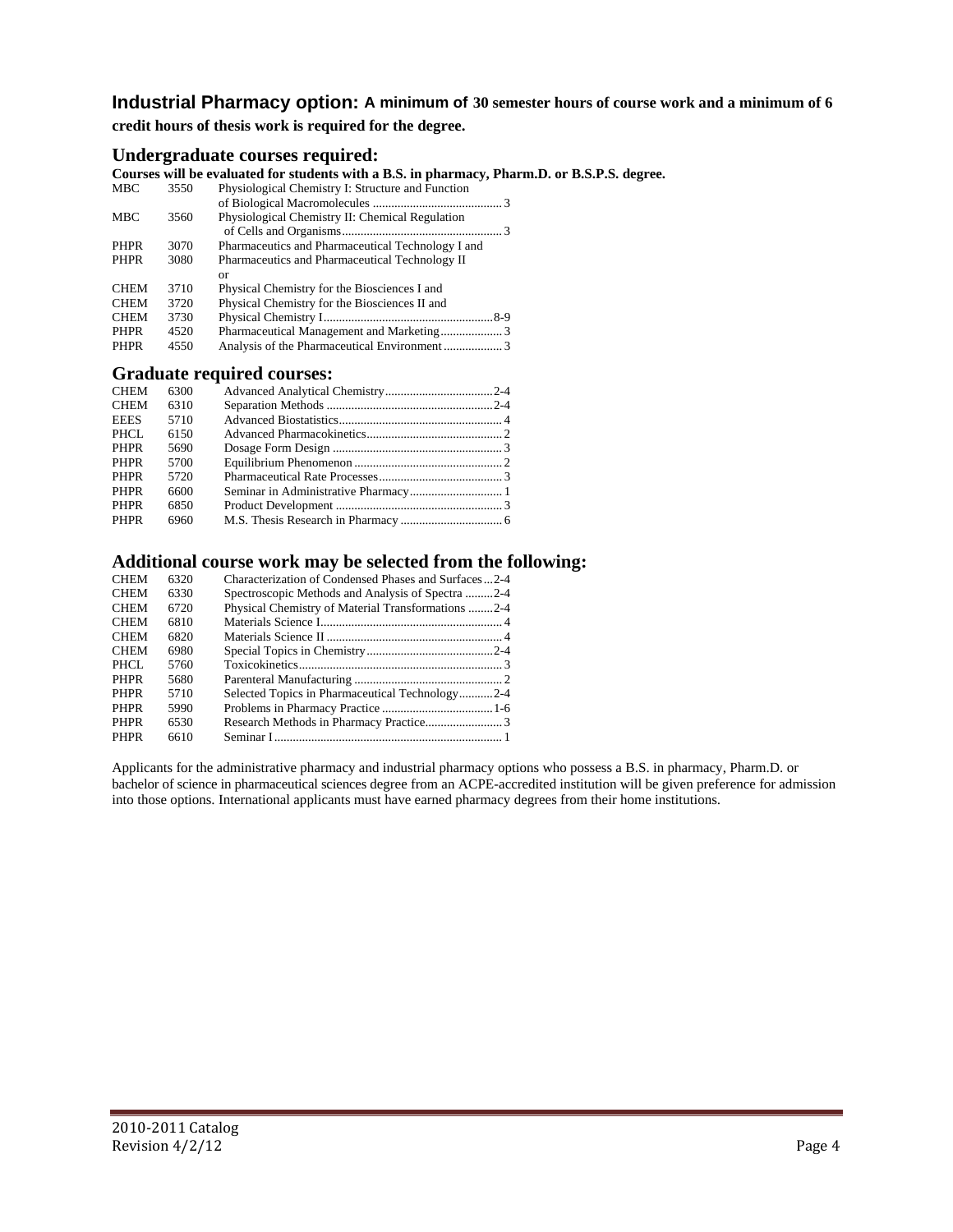## **Master of Science in Medicinal Chemistry**

### **Admission Requirements**

Satisfactory completion of a bachelor's degree in chemistry, biology, pharmacy or a related discipline is required. It is assumed the undergraduate training will include differential and integral calculus, college physics, a one-year course in general and inorganic chemistry including a laboratory, a one-year course in organic chemistry including a laboratory, and training in analytical chemistry. An undergraduate course in physical chemistry is recommended.

**The admission requirements of the Graduate School of the University apply.**

### **Degree Requirements**

**Master's students need to complete the following courses as partial fulfillment of their requirement for an M.S. degree:**

| MBC 5100 |                         |  |
|----------|-------------------------|--|
| MBC 5620 |                         |  |
| MBC 5900 |                         |  |
| MBC 6190 |                         |  |
| MBC 6200 |                         |  |
| MBC 6550 |                         |  |
| MBC 6960 | M.S. Thesis Research in |  |
|          |                         |  |

Other 5000- to 6000-level courses as advised

#### **In addition, the following items also must be completed:**

- a. Minimum of 30 semester hours of graduate credit, of which no more than six hours are counted from the category of M.S. thesis or Ph. D. dissertation research (MBC 6960/8960)
- b. Preparation of a written M.S. thesis based upon the results of an original research investigation performed by the student during the M.S. program at The University of Toledo.
- c. Successful oral defense of the thesis before the thesis advisory committee (consisting of the thesis adviser and two other members) and presentation of the results of the thesis research in a seminar before the department of medicinal and biological chemistry.
- d. Acceptance of this thesis by the M.S. thesis adviser and the thesis advisory committee.
- e. Maintenance of a GPA of 3.0 or higher.

## **Doctor of Philosophy in Medicinal Chemistry**

### **Admission Requirements**

Satisfactory completion of a bachelor's degree in chemistry, biology, pharmacy or a related discipline is required. It is assumed that the undergraduate training will include differential and integral calculus, college physics, a one-year course in general and inorganic chemistry including a laboratory, a one-year course in organic chemistry including a laboratory, and training in analytical chemistry. An undergraduate course in physical chemistry is recommended.

The ability to excel in graduate studies and research must be evident based on grades from undergraduate studies, recommendations from college faculty, results from standardized aptitude and achievement examinations (Graduate Record Examination), and performance in research and independent study.

Students with M.S. degrees in medicinal chemistry or related fields may be admitted directly to the Ph.D. program. Students without M.S. degrees may be admitted directly to the Ph.D. program, but must take 30 credits at the master's level prior to accruing doctoral level credits.

Ph.D. students need to complete the following courses as partial fulfillment of their requirement for a Ph.D. degree. Additional graduate courses (5000 to 8000 level) may be required, as advised during the development of each student's plan of study.

| <b>MBC</b>                                                   | 5100/7100                           |                                                   |
|--------------------------------------------------------------|-------------------------------------|---------------------------------------------------|
| <b>MBC</b>                                                   | 5620/7620                           |                                                   |
| <b>MBC</b>                                                   | 5900/7900                           | Medicinal Chemistry Seminar (6 hours required)  1 |
| <b>MBC</b>                                                   | 6190/8190                           |                                                   |
| <b>MBC</b>                                                   | 6200/8200                           |                                                   |
| <b>MBC</b><br><b>MBC</b><br><b>MBC</b><br><b>MBC</b><br>8960 | 6300/8300<br>6310/8310<br>6550/8550 | Ph.D. Dissertation Research in Medicinal          |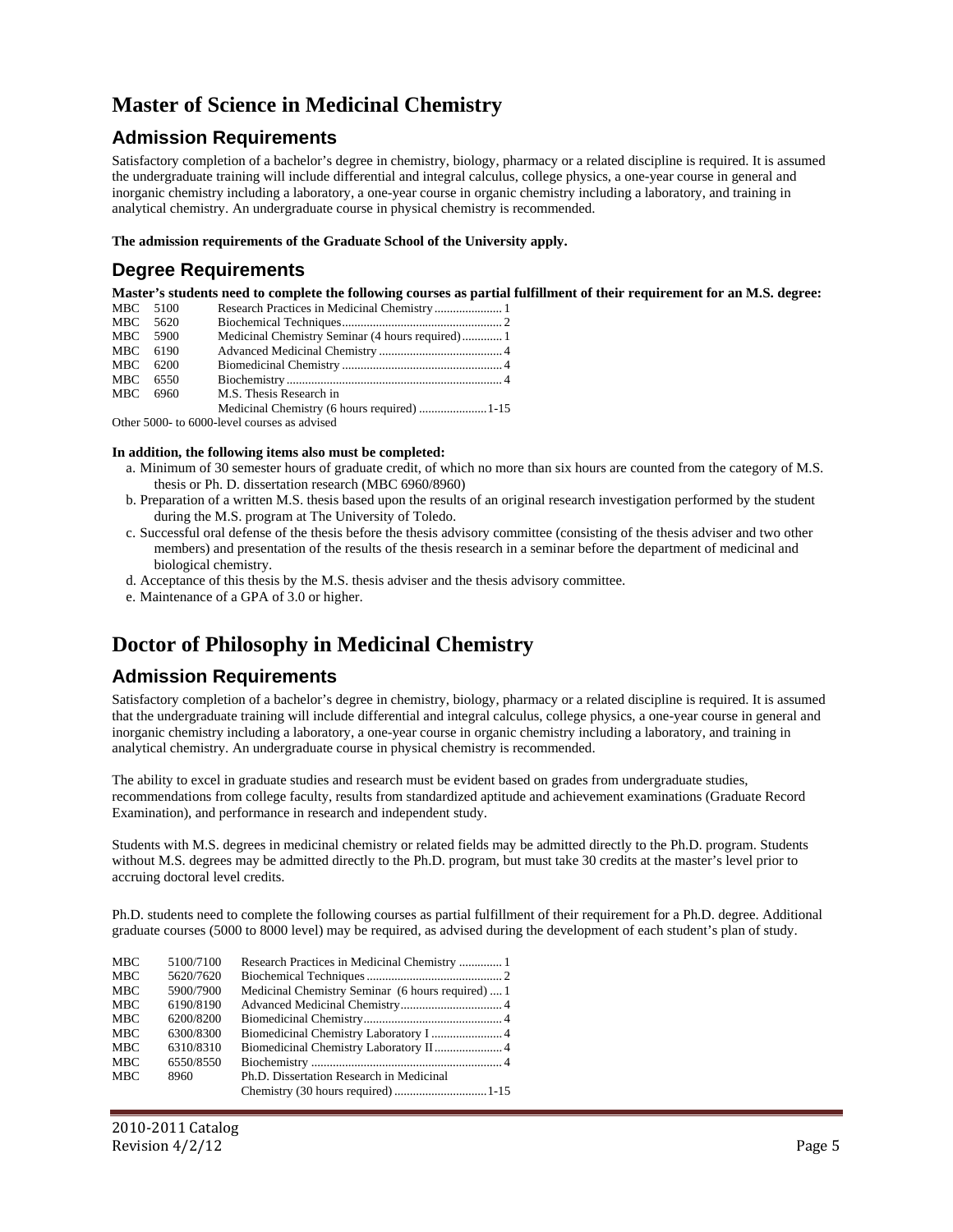#### **Select 8 hours in chemistry, biology, or medicinal and biological chemistry:**

|             | <b>Chemistry Courses</b> |  |
|-------------|--------------------------|--|
| CHEM        | 6330                     |  |
| CHEM        | 6400/8400                |  |
| CHEM        | 6410/8410                |  |
| CHEM        | 6420                     |  |
| <b>CHEM</b> | 6510/8510                |  |
| CHEM        | 6520/8520                |  |
| CHEM        | 6530/8530                |  |
|             |                          |  |

### Biology Courses

| BIOL | 6010/8010 |                                                    |  |
|------|-----------|----------------------------------------------------|--|
| BIOL | 6020/8020 |                                                    |  |
| BIOL | 6090/8090 |                                                    |  |
| BIOL | 6100/8100 | Research Methodology: Cell and Molecular Biology 3 |  |

### Medicinal and Biological Chemistry Courses

| Other MBC courses as advised |  |  |  |  |  |
|------------------------------|--|--|--|--|--|

In addition, all students must satisfy the following:

- 1. Minimum of 60 semester hours of graduate credit beyond the master's level (see master of science in medicinal chemistry), including a minimum of 15 hours of courses, laboratories and seminars (exclusive of dissertation research) and a minimum of 30 hours of Ph.D. dissertation research.
- 2. Satisfactory overall performance on a written qualifying examination covering graduate-level medicinal chemistry, biochemistry and either organic chemistry or advanced cell/molecular biology.
- 3. Selection of a doctoral research adviser, preparation of an acceptable written Ph.D. dissertation proposal in consultation with the adviser, and the satisfactory oral defense of the proposal before the dissertation advisory committee. The written qualifying examination and the defense of the dissertation proposal will constitute the examination requirements necessary for advancement to candidacy for the Ph.D. in medicinal chemistry. The chair of the doctoral dissertation advisory committee will be the student's doctoral research adviser. The dissertation advisory committee will consist of two additional faculty plus one member from outside the student's department or college.
- 4. Subsequent to admission to candidacy for the Ph.D. degree, the student is expected to spend a minimum of two semesters in full-time study at The University of Toledo.
- 5. Preparation of a Ph.D. dissertation based on the results of an original research investigation performed by the student during his/her Ph.D. program at The University of Toledo.
- 6. Successful oral defense of the dissertation before the dissertation advisory committee and presentation of the results of the dissertation research in a seminar before the department of medicinal and biological chemistry.
- 7. Acceptance of the dissertation by the Ph.D. dissertation adviser and the dissertation advisory committee.
- 8. Maintenance of a GPA of 3.0 or higher.